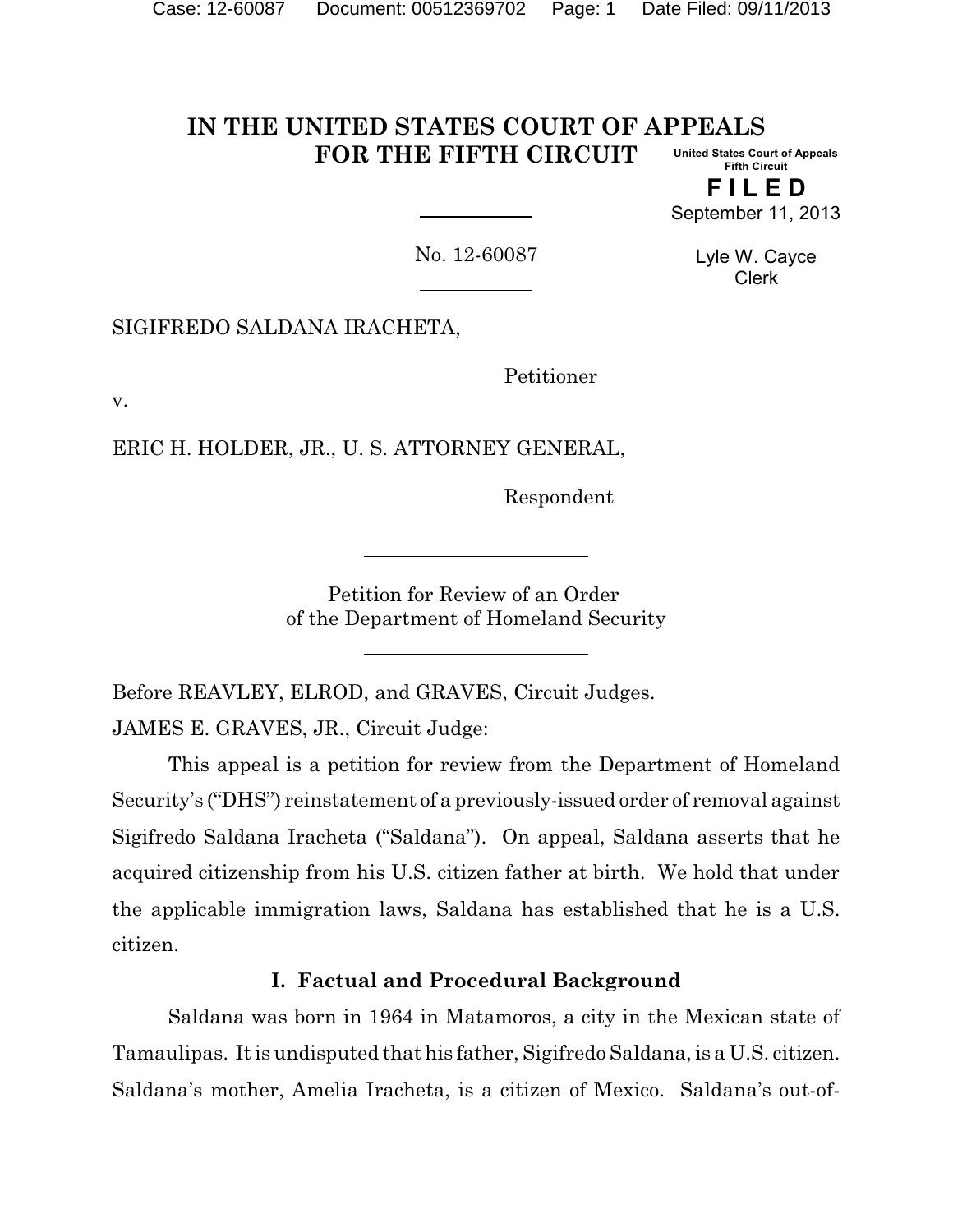wedlock birth was registered by both his mother and father when they put their names on his birth certificate before the Civil Registry in Mexico when he was 29 months old. The parties debate the legal significance of this fact. Though they never married, Saldana's mother and father had eight children together, including Saldana. DHS has repeatedly denied Saldana's applications for a certificate of citizenship. Several of Saldana's siblings have been granted certificates of citizenship, some under different laws applicable to different siblings because of the years of their birth. One sister, Ana, who is older than Saldana and subject to the same laws, has also been granted a certificate of  ${\rm citizenship.}^1$ 

We briefly describe Saldana's immigration and criminal history. Saldana was granted temporary status as an agricultural worker in 1989. In January 1989, Saldana was convicted in Texas state court of delivery of a controlled substance and sentenced to 40 years in prison. He served four years before being released to the custody of the Immigration and Naturalization Service. Saldana was issued an order to show cause, alleging that he was a native and citizen of Mexico and that he entered the United States illegally. Although he initially claimed to be a U.S. citizen, Saldana conceded alienage when he could not locate documents to support his citizenship claim. A removal order was issued, and Saldana was deported to Mexico in 1992. Saldana was again located in the United States and removed in 1995 and 1999. In April 2002, Saldana was charged with illegal reentry. This case was dismissed to allow Saldana to file an N-600 application for a certificate of citizenship. Saldana asserts that he previously was not aware that he could acquire U.S. citizenship from his father. In December 2002, Saldana filed his first N-600 application, claiming that he

<sup>&</sup>lt;sup>1</sup> DHS now asserts that Ana's certificate of citizenship was erroneously issued and that DHS has begun proceedings to revoke it, six years after it was granted.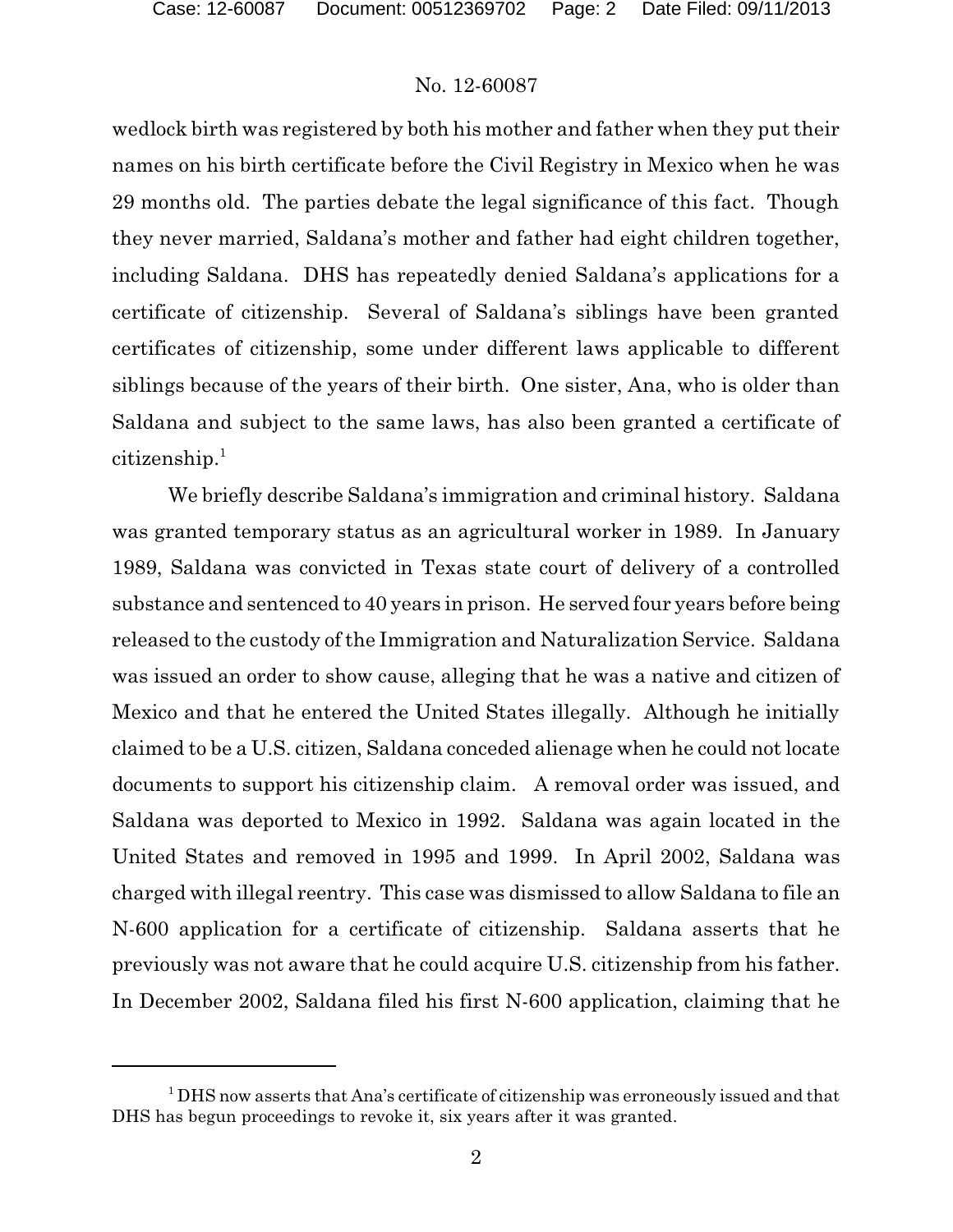acquired citizenship from his father at birth. His application was denied, partly on the basis that he had not established that his father resided in the U.S. for the requisite length of time, a fact the government now concedes. Saldana subsequently filed additional N-600 applications in August 2003, April 2005, and January 2007, all of which were denied or dismissed by DHS on various grounds, some of which are discussed below.

In January 17, 2012, Saldana was arrested for a traffic violation. He was issued a Notice of Intent/Decision to Reinstate Prior Order. In DHS detention, Saldana stated that he was a U.S. citizen. On January 31, 2012, DHS determined that Saldana did not make a probative claim to U.S. citizenship, and Saldana's 1999 order of removal was reinstated. Saldana was then removed to Mexico. On February 6, 2012, Saldana filed a timely petition for review and petition for habeas corpus with this court.

#### **II. Discussion**

### *A. Jurisdiction*

Though the parties agree that we have jurisdiction, we must first satisfy ourselves of our own jurisdiction*. See, e.g., Ojeda-Terrazas v. Ashcroft*, 290 F.3d 292, 294 (5th Cir. 2002). This case arises from DHS's January 17, 2012 reinstatement of the 1999 removal order against Saldana. We treat this appeal as a petition for review of that order of reinstatement. *See* 8 U.S.C. § 1252(a)(5) (providing that a petition for review with the court of appeal is the "sole and exclusive means for judicial review of an order of removal"). We clearly have jurisdiction over a petition for review of a reinstatement order. *Ojeda-Terrazas*, 290 F.3d at 295 (holding that court of appeals' statutory jurisdiction over "final orders of removal" extends to reinstatement orders). Under the applicable regulations, reinstatement is ordered after a DHS officer determines: (1) the identity of the alien; (2) that the alien was subject to a prior order of removal; and (3) that the alien unlawfully reentered the United States. *Id.* at 296; 8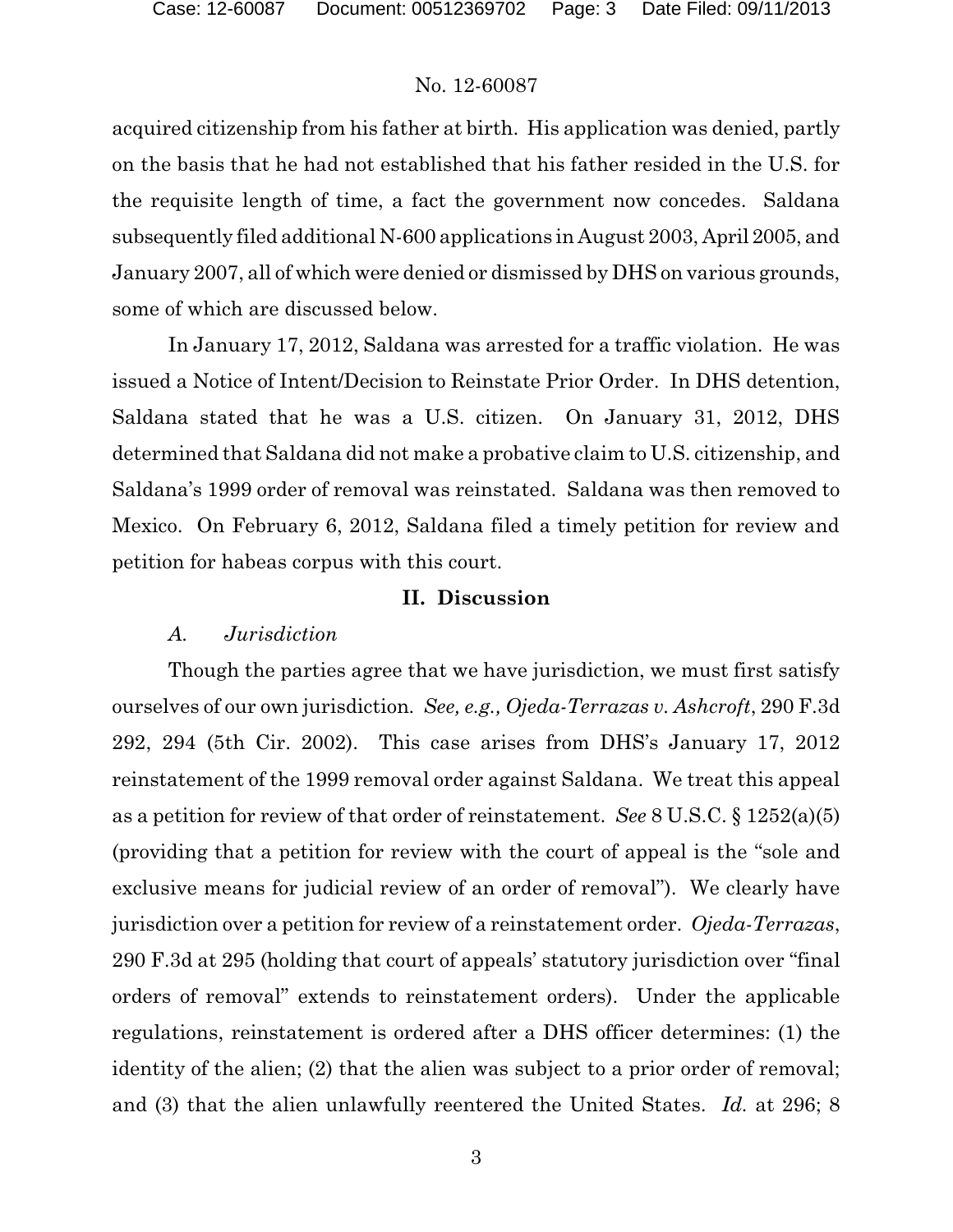C.F.R. § 241.8(a); 8 U.S.C. § 1231(a)(5). *Ojeda-Terrazas* provides that this court's review is normally limited "to the reinstatement order itself; this court cannot 'reopen or review' the merits" of the underlying removal order. 290 F.3d at 295. However, we also have jurisdiction to review Saldana's nationality claim in the context of a reinstatement order. *See* 8 U.S.C. § 1252(b)(5). We have previously recognized that "in the context of an order of removal, the INA explicitly places the determination of nationality claims in the hands of the courts." *Lopez v. Holder*, 563 F.3d 107, 110 (5th Cir. 2009) (alterations omitted) (quoting *Alwan v. Ashcroft*, 388 F.3d 507, 510 (5th Cir. 2004)). "Specifically, § 1252(b)(5) provides that if the petitioner claims to be a national of the United States and the court of appeals finds that the pleadings and affidavits present no genuine issue of material fact regarding nationality, the court of appeals 'shall decide the nationality claim.""  $Id$ . (quoting § 1252(b)(5)(A)). If the case does present a genuine issue of material fact, "the court of appeals shall transfer the case to the district court for the district where the petitioner resides" for a hearing on the claim. *Id.*; § 1252(b)(5)(B). Under these provisions, "a court of appeals is directed to conduct a de novo determination, based on the record, of an alien's claim of nationality." *Lopez*, 563 F.3d at 100 (citing *Marquez-Marquez v. Gonzales*, 455 F.3d 548, 554 (5th Cir. 2006)); *see also Bustamante-Barrera v. Gonzales*, 447 F.3d 388, 393 (5th Cir. 2006) (noting that court of appeals is empowered to decide nationality claims by  $\S$  1252(b)(5)). The fact that immigration authorities have previously rejected Saldana's citizenship claim does not inhibit our review; pursuant to § 1252(b)(5) he is entitled to de novo review of that claim in this court. *See Lopez*, 563 F.3d at 110.

Further, if Saldana is a U.S. citizen, his reentry was not "unlawful" and reinstatement would not be lawful, as DHS presumably recognized when it considered and rejected Saldana's claim of citizenship before ordering reinstatement. Similarly, whether Saldana is actually an alien is a

4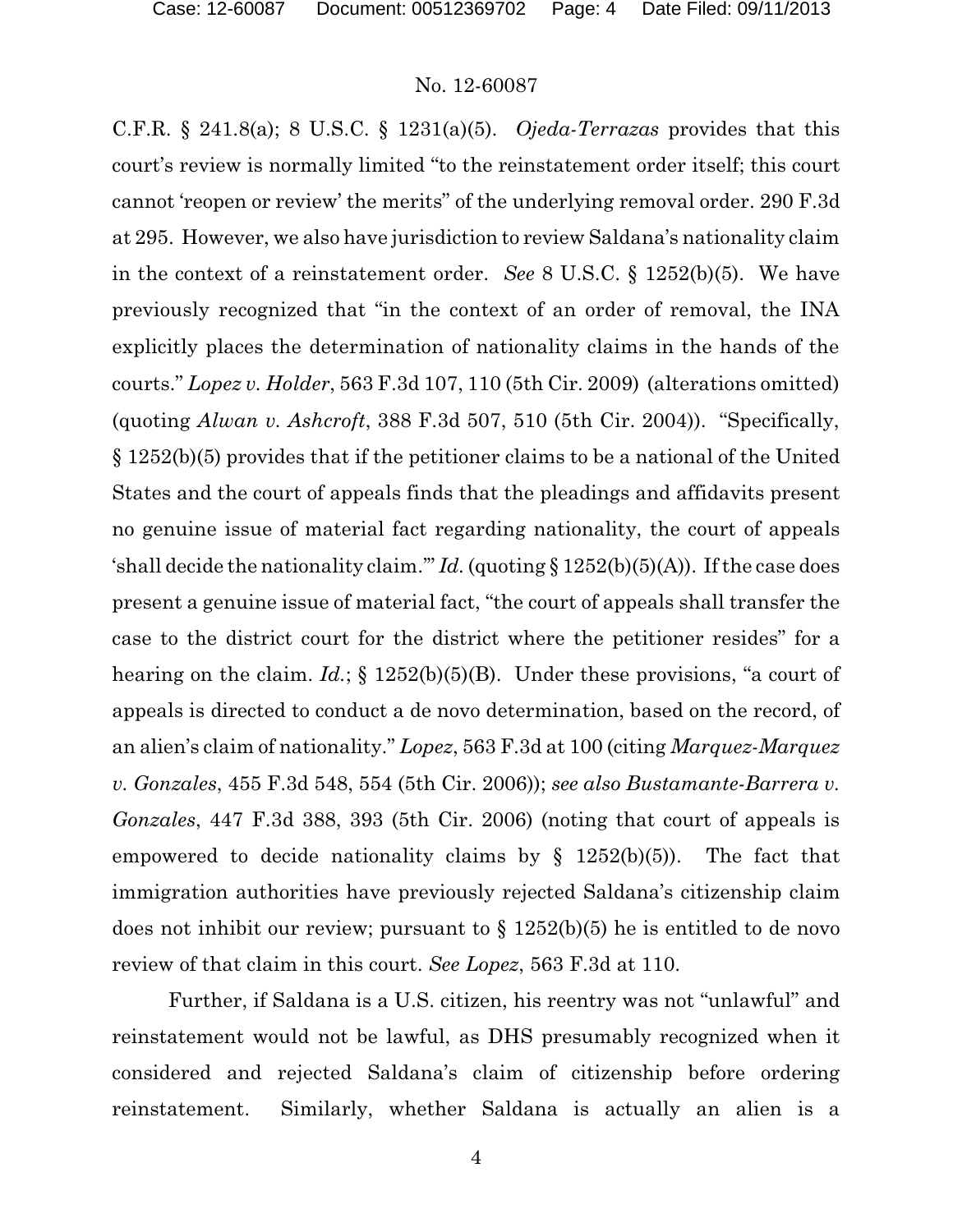jurisdictional fact in a removal or reinstatement proceeding. Only "aliens" are subject to removal, *e.g., Omolo v. Gonzales*, 452 F.3d 404, 407 (5th Cir. 2006), and only "aliens" are subject to reinstatement of a removal order, *see* 8 U.S.C. § 1231(a)(5). Thus, we have jurisdiction to consider whether Saldana is in fact an alien on this petition for review. *See Omolo*, 452 F.3d at 407 (determining nationality claim in order to determine whether petitioner's appeal was jurisdictionally barred for failure to exhaust administrative remedies because only "aliens" must exhaust).

Satisfied of our jurisdiction over this petition for review, including Saldana's nationality claim, we now turn to the merits of his claim.

# *B. Saldana's Nationality Claim*

A nationality claim is a question of law that this court reviews de novo. *See Marquez-Marquez*, 455 F.3d at 554; *Lopez*, 563 F.3d at 110. Much of the dispute on appeal consists of the correct meaning of the Mexican laws applicable to Saldana. Just like any question of law, "[t]he content of foreign law is a question of law and is subject to de novo review." *Access Telecom, Inc. v. MCI Telecomms. Corp*., 197 F.3d 694, 713 (5th Cir. 1999) (citing Fed. R. Civ. P. 44.1; *Perez & Compania v. M/V Mexico I*, 826 F.2d 1449, 1450 (5th Cir. 1987)).

Saldana claims that he automatically acquired citizenship at birth from his U.S. citizen father. The applicable law for transmitting citizenship to a child born abroad when one parent is a citizen is the statute in effect at the time of the child's birth. *See, e.g., Marquez-Marquez*, 455 F.3d at 559 n.23. Saldana is a child born out of wedlock to a citizen father. As such, to acquire U.S. citizenship under the applicable statutes in effect at the time of his birth in 1964, he must show: (1) he was legitimated before the age of 21 under the laws of the Mexican state where he resided or was domiciled as a child, *see* 8 U.S.C. § 1409(a) (1964)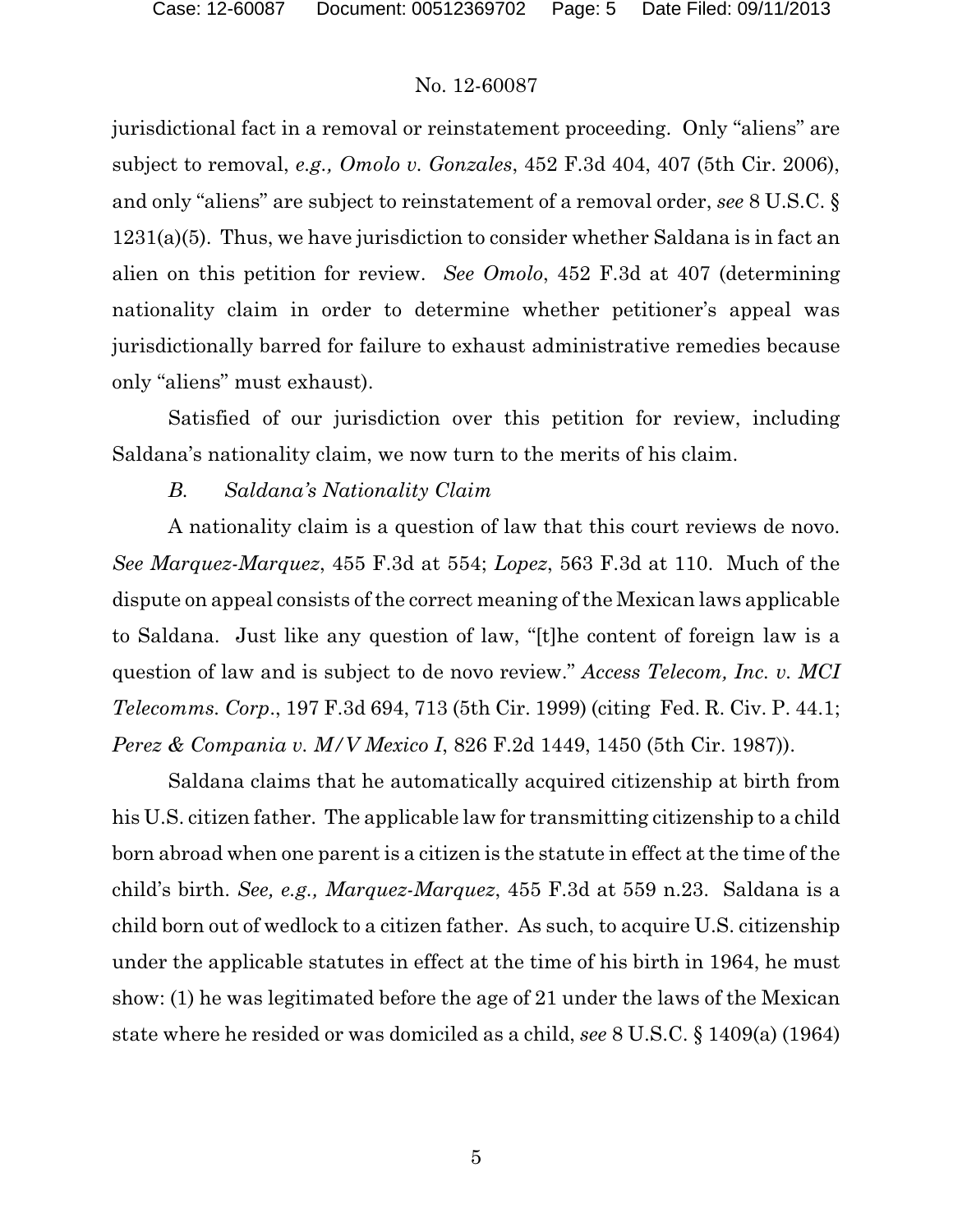(hereinafter INA § 309)<sup>2</sup>; 8 U.S.C. § 1101(c)(1) (1952); and (2) before his birth, his father had ten years of residence in the U.S., at least five of which were after the age of 14, *see* 8 U.S.C. § 1401(a)(7) (1964) (hereinafter INA § 301). Saldana was born and resided in the Mexican state of Tamaulipas, and it is the laws of that state which govern his claim of legitimation. At oral argument, the government conceded that Saldana has shown that his father had the required amount of U.S. residency. Thus, we confront only the question of whether Saldana's paternity was established by legitimation as required by INA § 309.

Although we owe no deference to the agency's interpretation of foreign law, *see, e.g., Bustamante-Barrera*, 447 F.3d at 393 (noting that deference only applies if Congress has delegated authority to the agency to clarify statutory ambiguity), we first note that, prior to this appeal, no decisionmaker has clearly applied the correct Mexican statutes to Saldana's claim of citizenship. In both Saldana's case and other cases involving similar situations, DHS officers and the Administrative Appeals Office ("AAO") within DHS have relied on provisions of the Mexican Constitution that either never existed or do not say what DHS claims they say. In Saldana's case and in others, DHS has relied on the proposition that Article 314 of the Constitution of Mexico provides that children born out of wedlock may be legitimated solely by the subsequent marriage of their parents. *See Matter of Reyes*, 16 I. & N. Dec. 436 (BIA 1978) (citing Article 314 of the Constitution of Mexico for this proposition); *In re: Applicant*, 2008 WL 3990518, at \*2 (AAO March 18, 2008) (relying on Article 314 and *Reyes* to deny a citizenship claim); *In re: Applicant*, 2007 WL 5360778, at \*2 (AAO November 27, 2007) (same); *In re: Applicant*, 2007 WL 5337094, at \*2 (AAO July 2, 2007) (same). At oral argument, however, the government conceded that Article 314

 $2$ <sup>2</sup> The statutes also allow other avenues for legitimation, such as showing legitimation under the laws of his father's residence, but Saldana argues only that he was legitimated under the laws of Mexico.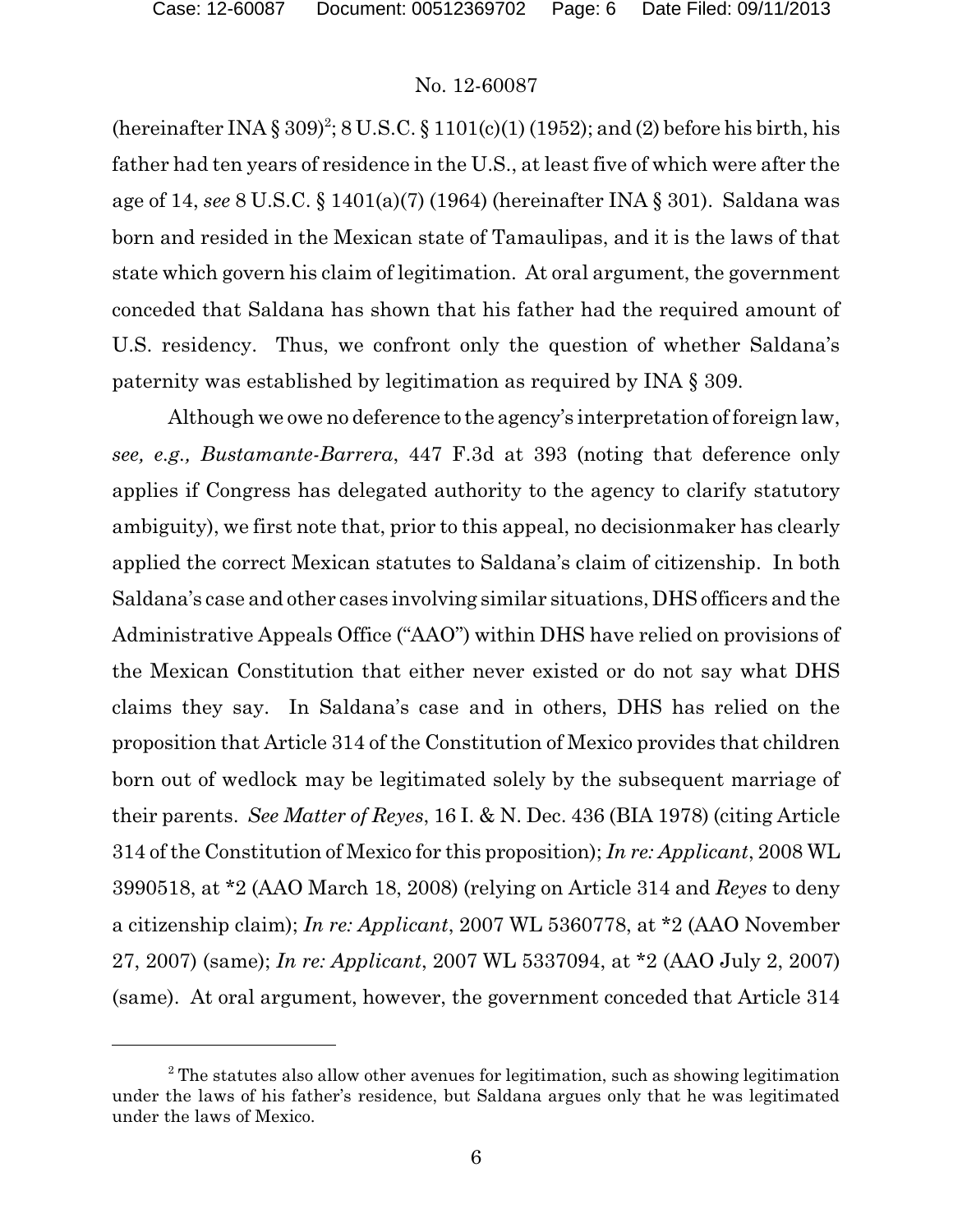of the Constitution of Mexico does not exist and never did.<sup>3</sup> In its May 2004 rejection of Saldana's claim of citizenship, the AAO also cited Article 130 of the Constitution of Mexico for the same proposition that the Constitution requires that parents be married in order for children to be legitimated. However, Article 130 provides only that marriage is a civil contract, as opposed to a religious one, and says nothing about legitimation or children. In denying Saldana's citizenship claim in the 2012 reinstatement decision, DHS relied on a patchwork of BIA and AAO cases, including *Reyes* (which relied on the non-existent Article 314), and other cases concerning the validity of marriages in Mexico. The cases seem to contradict each other. *Compare Matter of Hernandez*, 14 I. & N. Dec. 608 (BIA 1973) (denying citizenship because the "common law" marriage of his parents made the petitioner legitimate), *with Matter of Rodriguez-Cruz*, 18 I. & N. Dec. 72 (BIA 1981) (denying citizenship because the "religious marriage" of his parents was invalid and made the petitioner illegitimate). In short, the reasoned decisionmaking that we expect from administrative agencies has been lacking at various points in Saldana's case. In any event, the parties seem to now implicitly agree that the Constitution of Mexico says nothing about the legitimation of children, and do agree that the applicable law is the Civil Code of Tamaulipas.

 $3$  It is unclear whether the government has previously acknowledged this error, which originated at the BIA in 1978, nearly three decades ago. *See Reyes*, 16 I. & N. Dec. at 436. However, DHS relied on *Reyes* as recently as January 2012 and relied explicitly on Article 314 as recently as 2008, in rejecting Saldana's citizenship claims. Though the government attempted to dismiss this error as a mere "typo," we cannot agree. It is unclear what legal authority the BIA actually relied on in *Reyes.* It may have been a provision of the applicable civil code, as opposed to the Constitution of Mexico. The substance of the law may or may not have been correct in *Reyes,* but the BIA's mistake in citing a non-existent constitutional provision, perpetuated and uncorrected by DHS in subsequent years, prevented the agency from making the correct inquiries or possibly from applying the correct law in subsequent cases. That error has wound its way through multiple agency decisions in immigration matters, which are significant to the impacted individuals.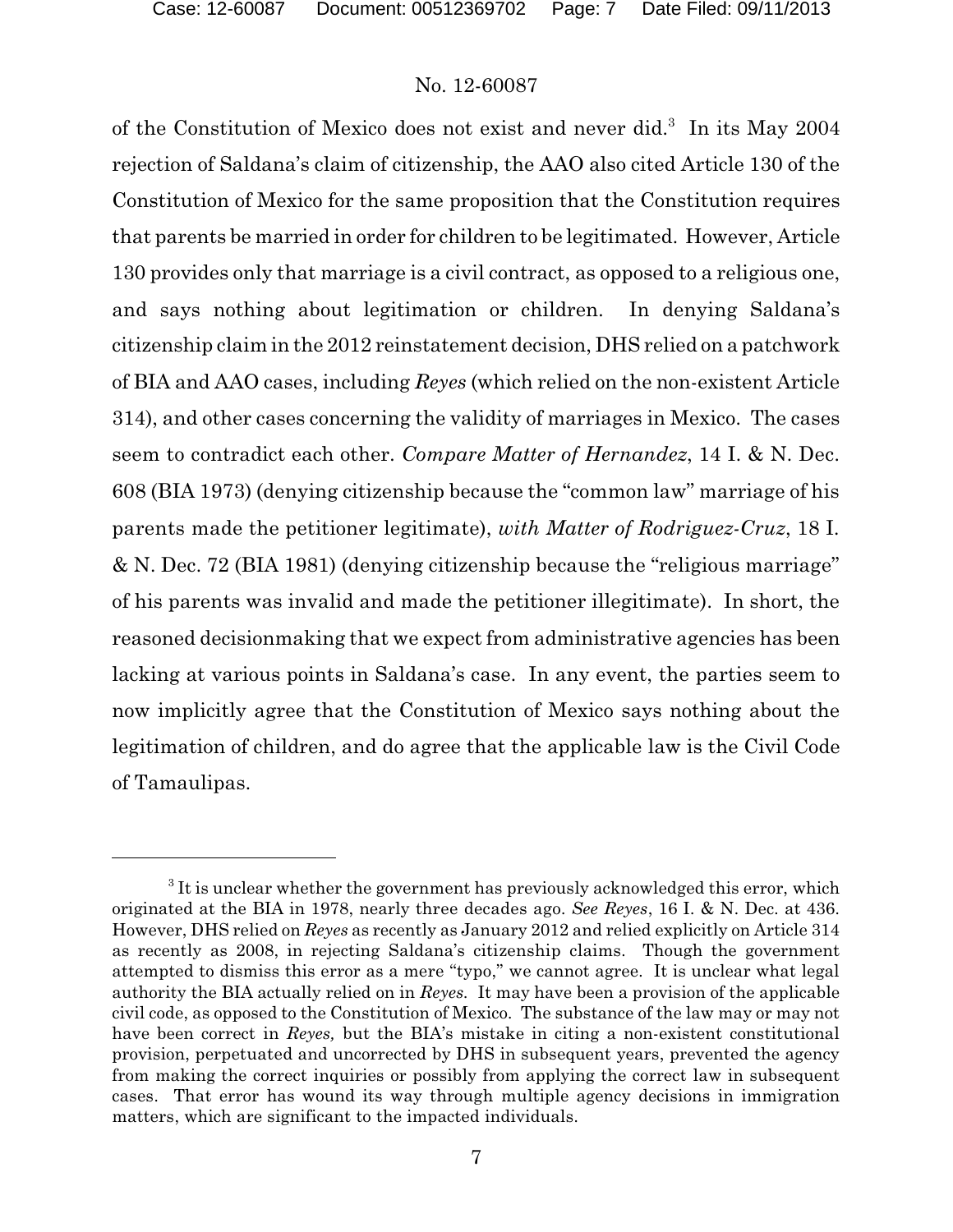On appeal, the government presents an August 2012 Library of Congress report clarifying the legitimation laws of Tamaulipas, Mexico. *See* The Law Library of Congress, Report for the Department of Justice: Tamaulipas, Mexico, Legitimation of a Child, L.L. File No. 2012-008314 (2012) (hereinafter "2012 LOC Report"). Saldana additionally cites a 2004 report from the Library of Congress on the parentage, filiation, and paternity laws of the Mexican states, including Tamaulipas. *See* The Law Library of Congress, Tamaulipas, Mexico: Parentage, Filiation and Paternity Laws, L.L. File No. 2004-416 (2004) (hereinafter "2004 LOC Report"). We have reviewed these materials and have considered the arguments of the parties regarding their meaning.

We now hold that Saldana acquired full filial rights vis-a-vis his father under the laws of Tamaulipas, and thus his paternity was established by legitimation under INA § 309.

"Legitimacy is a legal concept. The law makes a child legitimate or illegitimate." *Lau v. Kiley*, 563 F.2d 543, 548 (2d Cir. 1977). The Second Circuit has persuasively explained:

There must be some purpose in the distinction the law makes between legitimate children and illegitimate children. The distinction must have some effect and must have been designed to distinguish between the two categories in order that they have different rights or obligations. Whether a child is born in wedlock or out of wedlock may be sociologically, religiously, or psychologically significant, but there is no legal significance unless the law makes one.

*Id.* Accordingly, "[f]or many years the BIA appears to have been of the view that the concept of legitimacy turned on the substantive legal rights conferred by applicable law rather than on mere labels codified by statute." *Watson v. Holder*, 643 F.3d 367, 369 (2d Cir. 2011). Specifically, the BIA has defined "legitimation," as the term is used in the INA, as "the act of putting a child born out of wedlock in the same legal position as a child born in wedlock." *In re*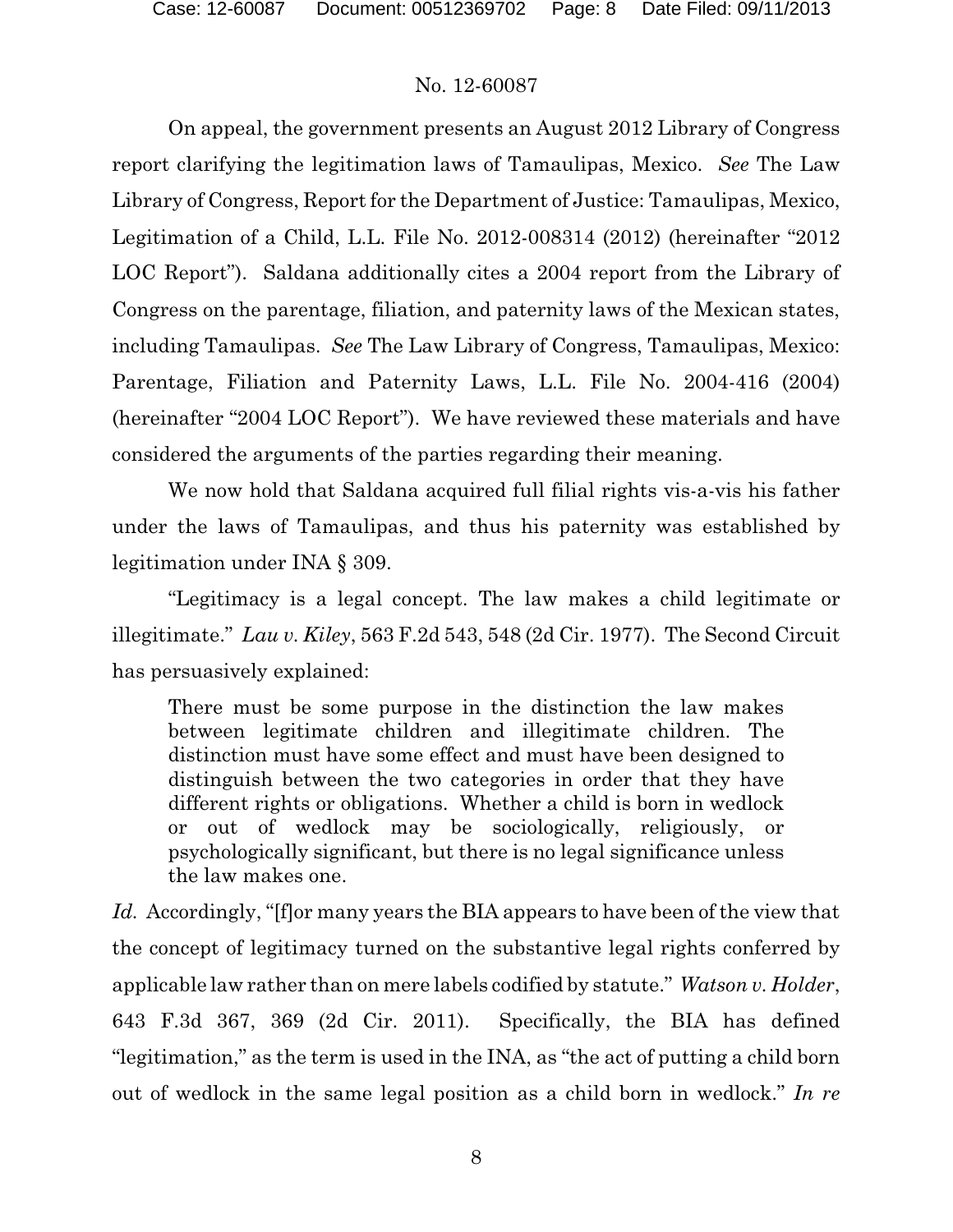*Cabrera*, 21 I. & N. Dec. 589, 591 (BIA 1996); *see also Lau*, 563 F.2d at 550. "Where less than equality of status results, an act of legitimation is not deemed to have occurred." *Cabrera*, 21 I. & N. Dec. at 591; *see also Peignand v. INS*, 440 F.2d 757, 759 (1st Cir. 1971) (holding that differences in matters of succession distinguished legitimation from acknowledgment in the statute at issue). Thus, Saldana's paternity is established by legitimation if the law of Tamaulipas placed him "in the same legal position as a child born in wedlock," regardless of the applicable legal label. *Cabrera*, 21 I. & N. Dec. at 591.

The 2012 LOC Report describes the legitimation and acknowledgment of children in Tamaulipas, including the historical changes to those laws. From 1961 to 1987, the Civil Code of Tamaulipas had separate chapters applicable to children born in and out of wedlock. 2012 LOC Report, at 3. With regard to children born out of wedlock, the Tamaulipas Code also had separate chapters for "legitimation" and "acknowledgment" of children. *Id.* at 3-4. Saldana was born in 1964 and is subject to the pre-1987 laws. In order for a child to be "legitimated" as the term is used in the Tamaulipas Code, the LOC Report states that the parents must subsequently marry each other. 2012 LOC Report, at 4. However, the LOC Report states that the Tamaulipas Code separately provided that children born out of wedlock could be "acknowledged" in a variety of ways, including "In the birth certificate, before the official of the Civil Registry." *Id.* at 5. Saldana was thus formally acknowledged by his father when his father placed his name on Saldana's birth certificate before the official registry. The 2012 LOC Report provides that "acknowledged" children, such as Saldana, had the rights: (1) to bear the surname of the parent who acknowledged him or her; (2) to be supported by that parent; and (3) to inherit from that parent. *Id.* at 6. The Tamaulipas Code was amended in 1987 to abolish all distinctions between legitimate and illegitimate children, and provides various ways for parents to acknowledge children, whether the parents marry or not. *Id.* at 6-7; *see also* 2004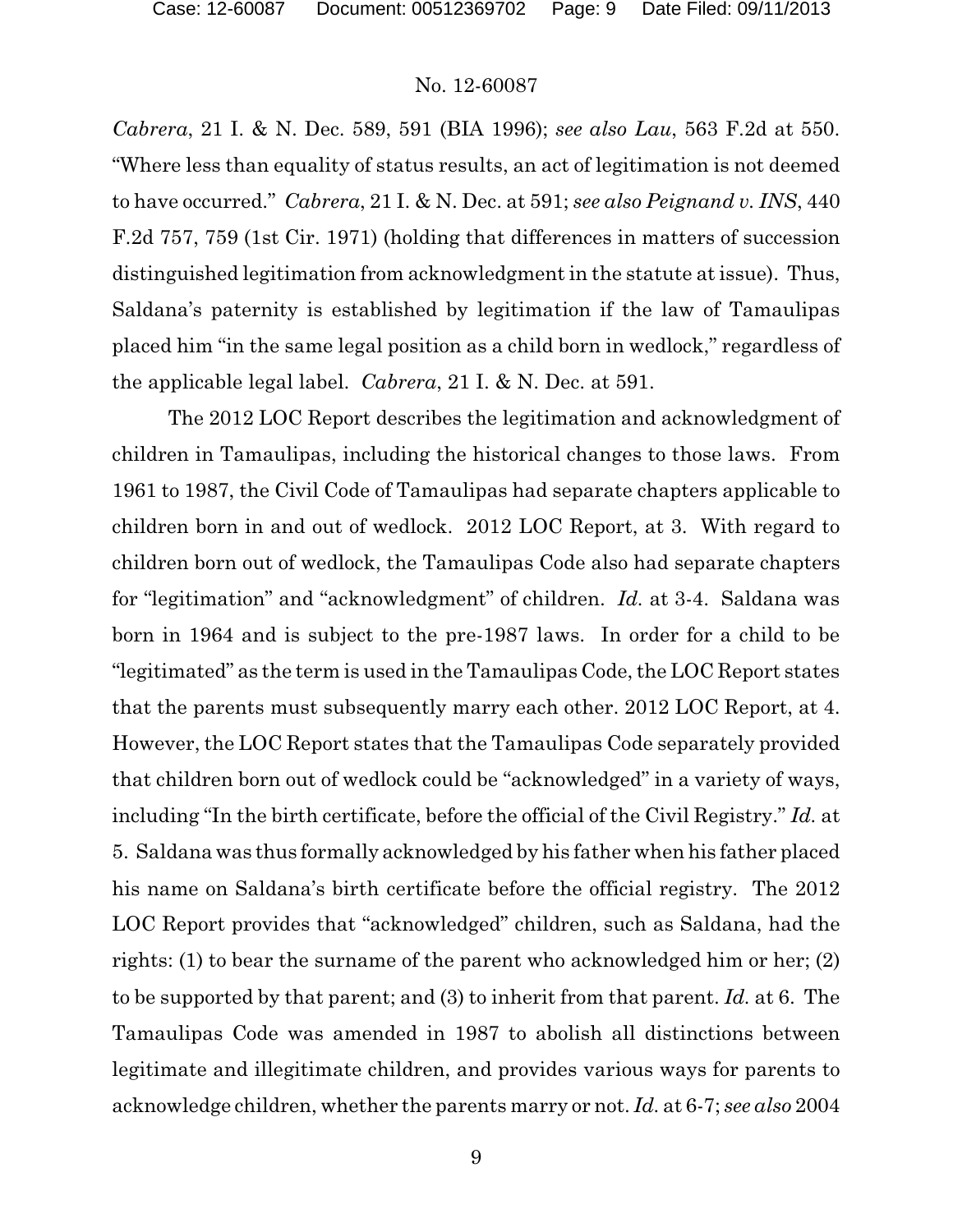LOC Report. The 2012 LOC Report provides that, post-amendment, all acknowledged children have the right to: (1) take the surname of the parents who acknowledge him or her; (2) receive support from those parents; and (3) to inherit from those parents. 2012 LOC Report, at 7. These are the same rights that "acknowledged" children had prior to the abolishment of the distinction between legitimate and illegitimate children. Thus, under the applicable civil code of Tamaulipas, "acknowledged" children such as Saldana had full filial rights, vis-a-vis the acknowledging parent, even before the distinction between legitimate and illegitimate children was abolished. Given this, Saldana's paternity was established via legitimation under the laws of Tamaulipas because of his acknowledgment by his father, which gave him all the same rights as any child.

It is of no moment that the applicable Tamaulipas Code distinguishes between "legitimation" and "acknowledgment" in its text. We, of course, apply the meaning of "legitimation" as used in INA § 309, which is concerned with the substantive rights granted rather than with semantic distinctions in the foreign law. Where jurisdictions use different legal labels for "legitimated" children and "acknowledged" children, those children who attain "complete equality of filial rights" with children born in wedlock are considered "legitimated" as the term is used in the INA. *See Matter of Oduro,* 18 I. & N. Dec. 421, 422-423 (BIA 1983). In *Matter of Mourillon*, the BIA did state that where the foreign law "specifically differentiates between acknowledgment and legitimation in the two statutory provisions it is reasonable to presume, absent an affirmative showing to the contrary, that the law does not create a distinction without a difference." 18 I & N. Dec. 122, 124 (BIA 1981); *see also Matter of Oduro*, 18 I. & N. Dec. at 424 n.4. However, the textual distinction between "legitimation" and "acknowledgment" in the Tamaulipas Code is not necessarily without a difference. *See Lau*, 563 F.2d at 550. The legitimation chapter of the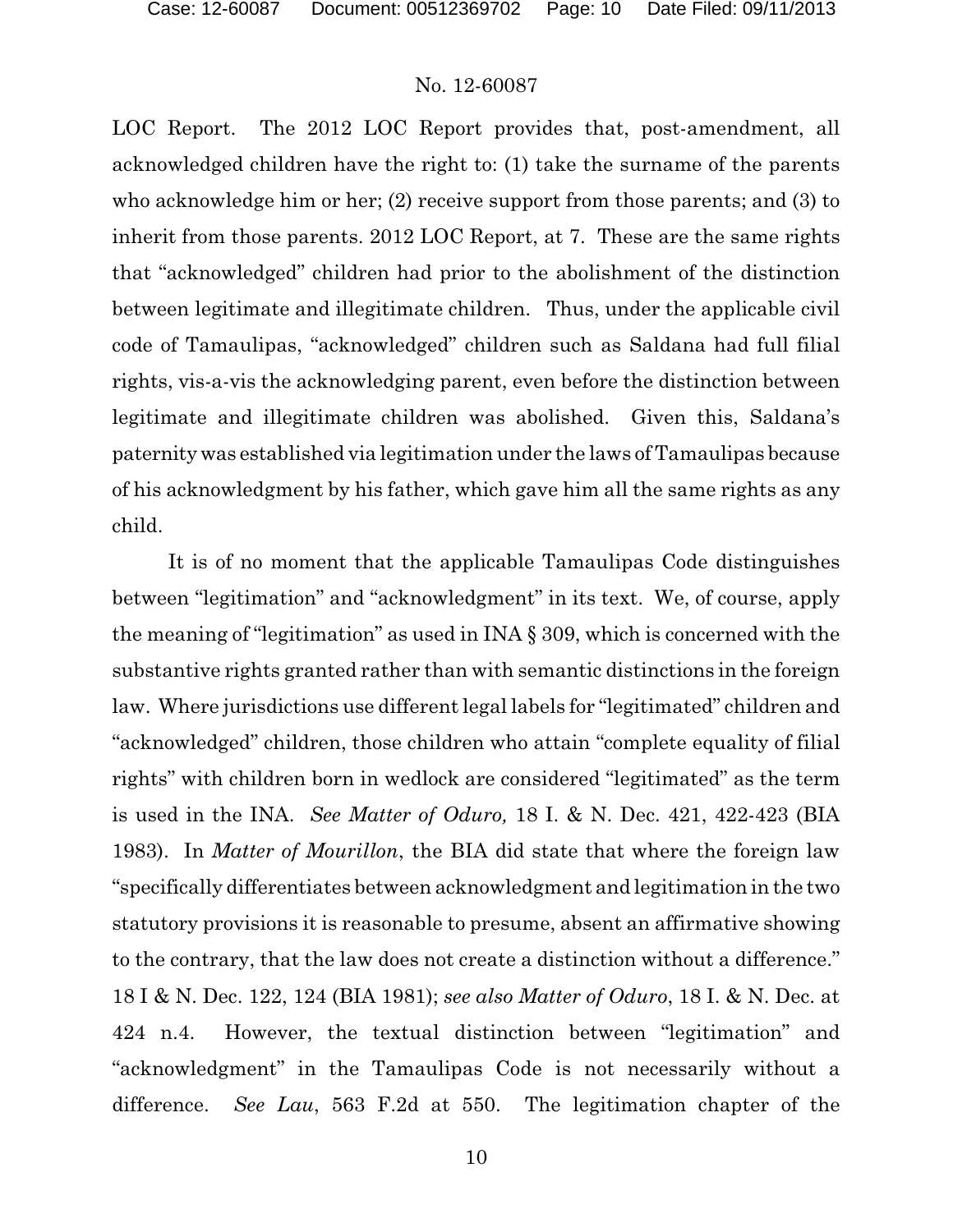Tamaulipas Code allows for a particular method of legitimation by both parents if they marry, whereas the acknowledgment chapter requires each parent to take specific action if the parents do not marry, and grants rights to the child vis-a-vis the acknowledging parent only. An acknowledged child, however, acquired full filial rights with regard to the acknowledging parent. This is the relevant question for the purpose of determining whether "acknowledgment" is substantively equivalent to "legitimation." As we have said, it is the substance that matters, not the legal label.

Further, there is no legal or logical basis for a holding that a mere textual distinction between "acknowledgment" and "legitimation" in the foreign law should be controlling, when the rights granted to the children are the same. *See Watson*, 643 F.3d at 370 & n.1. No immigration purpose is advanced through such a distinction. The Supreme Court has explained that the governmental interests which justify additional requirements for children born to citizen fathers out of wedlock are to ensure that a biological relationship exists, to ensure that the father and child have the opportunity to develop a lasting relationship and therefore foster ties between the U.S. and the child, and to prevent fraud. *See Tuan Anh Nguyen v. I.N.S.,* 533 U.S. 53, 62-65 (2001); *Miller v. Albright*, 523 U.S. 420, 438-40 (1998). There is no dispute about Saldana's biological parentage, no dispute that Saldana and his father maintained a lasting relationship, and Tamaulipas law still required a voluntary, affirmative act by the father before the child was considered acknowledged, whether by placing his name on the birth certificate or taking some other action, which must still occur while the child is a minor. Maintaining a distinction between "legitimated" children and "acknowledged" children, though the substantive rights are the same, is not only counter to the BIA's historical approach, but it does nothing to advance the relationship between an acknowledged child and his parents or to prevent fraud.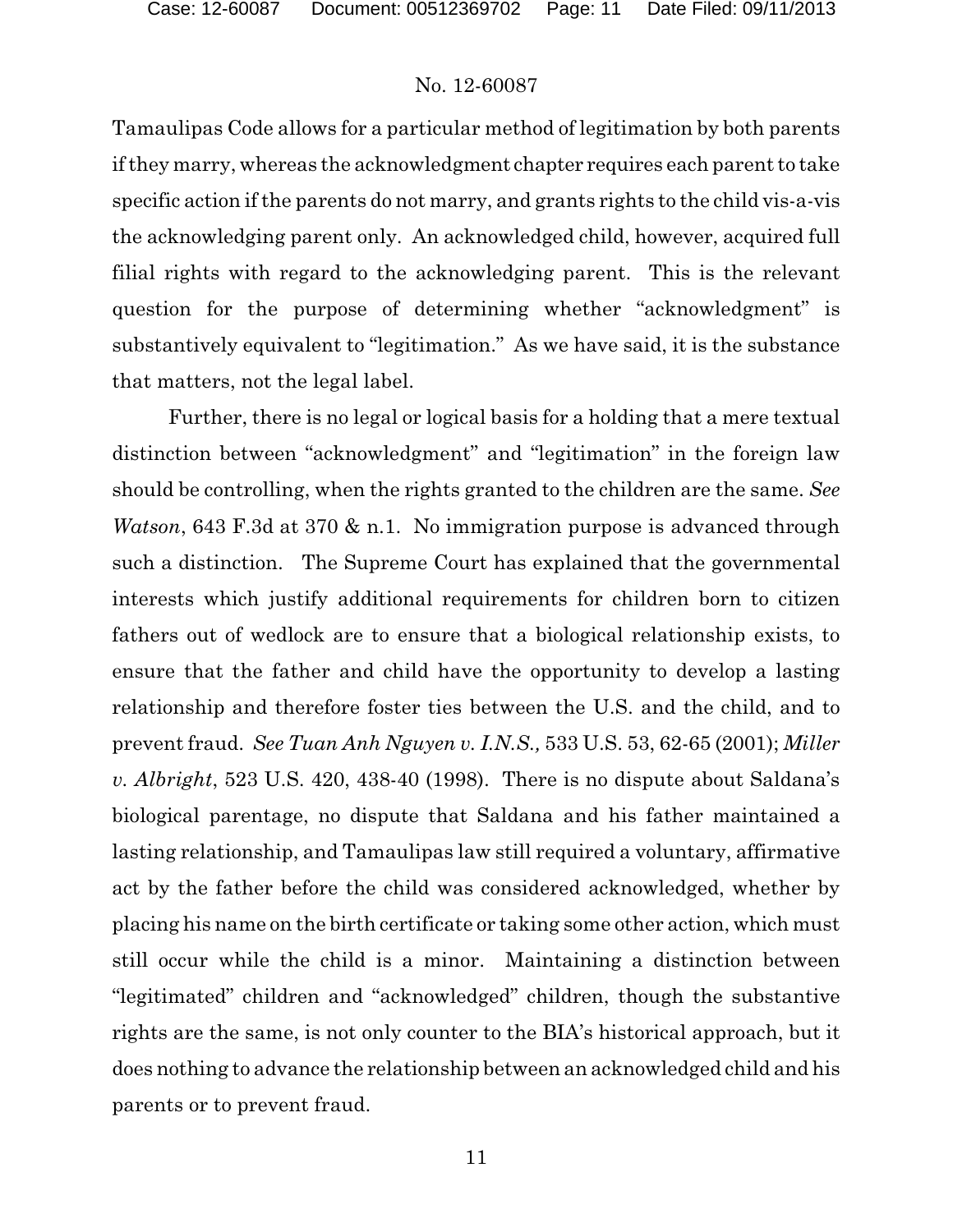In sum, under the laws of Tamaulipas, Mexico, where Saldana was born and resided as a child, he was acknowledged by his father when his father placed his name on the birth certificate before the Civil Registry. As an acknowledged child, Saldana had the same filial rights vis-a-vis his father as a "legitimated" child. Thus, his paternity was established by legitimation according to the laws of his domicile as required by INA  $\S$  309. Because we hold that Saldana's paternity was established by legitimation under the old Tamaulipas Code, we do not reach Saldana's alternative argument that the 1987 amendments to the Tamaulipas Code, which abolished the concept of illegitimacy, apply retroactively to him.

At oral argument, the government conceded that Saldana's father met the residency requirements of INA § 301. In support of his father's residency, Saldana produced his father's birth certificate showing that he was born in Texas in 1936, his father's social security records from 1953 to 1971, his father's selective service registration from 1954 showing residence in Brownsville, Texas, a notarized affidavit from his father describing his U.S. residency and employment history in multiple U.S. states, and a notarized affidavit from his mother also providing that Saldana's father always resided in the U.S. We agree with the parties that this evidence is sufficient to establish the requisite U.S. residency by Saldana's father. We therefore hold that Saldana meets the requirements of INA §§ 301 and 309 and acquired U.S. citizenship from his father at birth.